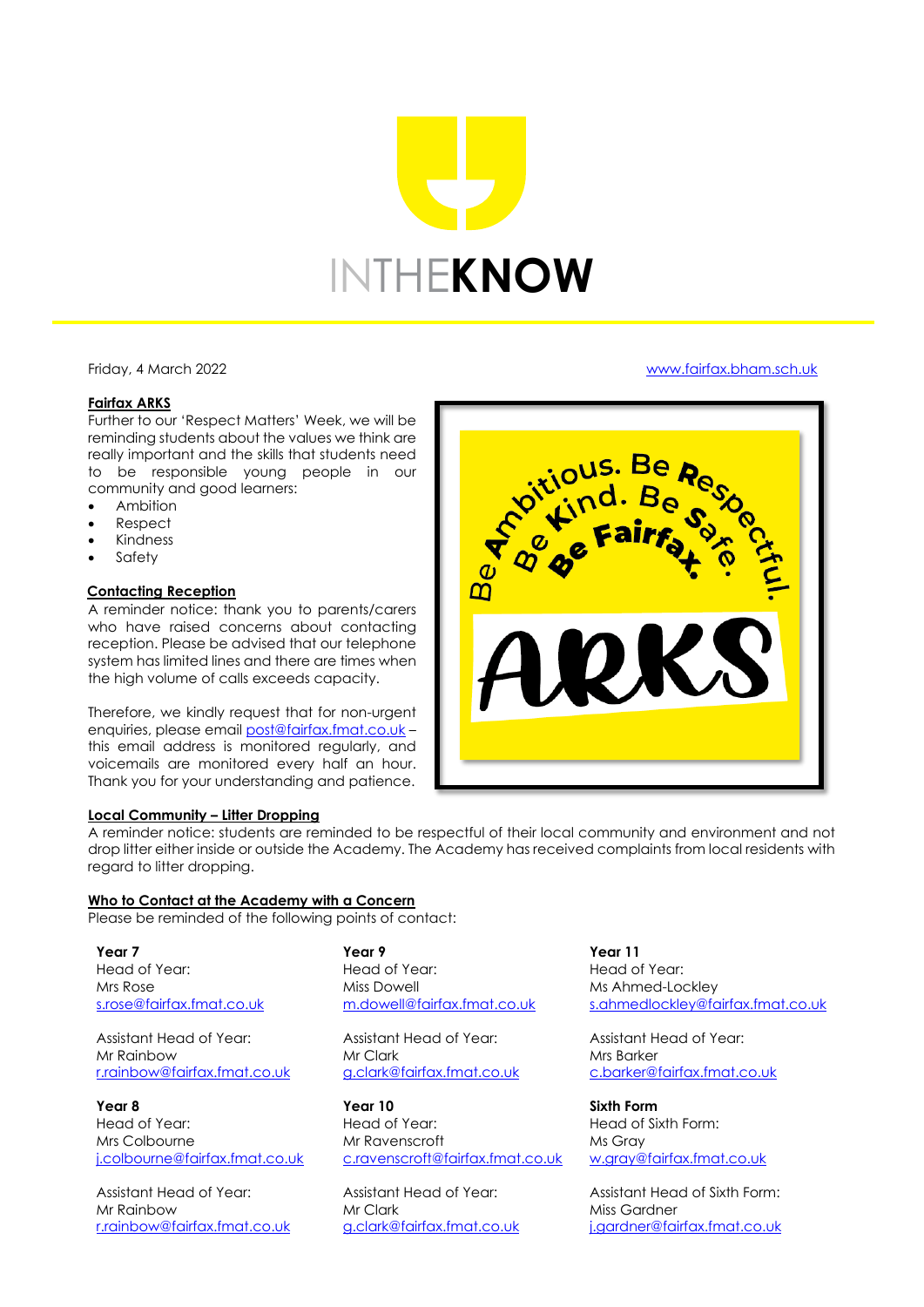# **Making A Difference – Ukraine Crisis**

It is hard not to have been moved by the scenes in the news over the past 7 days regarding the invasion in Ukraine, and many in our school community want to support the people caught up within this humanitarian crisis. We are so proud of our students and staff who have been working together this week to plan resources in order to:

- sensitively educate our students about what is happening in our world right now, and the importance to ensure information listened to is accurate.
- teach our students that even in the darkest situations in life, there is always hope. That even though we are far away in distance, we are one world and that each of us can make a difference. The humanitarian response so far has seen people from all over the world reaching out to support people that they have never met.

Next week we will be launching this within school with two ways for students and their families to get involved. Fairfax will be working with the Bearded Bros Community Group who are going to take a collection of key items to Ukraine – please see the attached list. If you are unable to donate items and still wish to support, you can donate on our JustGiving page which will be shared next week.

If your child needs any support around the current situation, please do not hesitate to contact their tutor in the first instance, and then their Assistant Head of Year. We are here to support each other.

Students can find more information about how to get involved by speaking to Mrs Williams, Ms Ahmed-Lockley, Miss Williams, Mrs Buckley and Miss Gardner.

#togetherwearestronger #makingadifference #makingfairfaxproud

# **Dance Evening**

An advance notice: Fairfax look forward to welcoming dancers and their parents/carers to the Dance Evening on Wednesday, 16 March 2022, from 18:00 in the Hall.

# **Comic Relief's Red Nose Day 2022**

An advance notice: there will be a fundraising day on Friday, 18 March 2022 for Comic Relief. Students will be able to donate £1 to wear their trainers to school and/or a red nose.

# **SIMS Parent App**

A reminder to all parents/carers to check emails for a link to access our new parent SIMS App, which we will be using from now on to keep parents/carers updated about students' life at school. Please contact [post@fairfax.fmat.co.uk](mailto:post@fairfax.fmat.co.uk) with any queries.

#### **Attendance Matters**

Well done to our students whose attendance has been high. A reminder that attendance should be 97%. Attendance improves achievement! Please support Fairfax in maintaining a high level.

# **Attendance CSAWS**

Please be reminded that CSAWS (Central School



Attendance and Welfare Service) may conduct a home visit to any family whose child has not attended school and no valid reason has been provided.

### **Term Time Holiday Requests**

A reminder notice: parents/carers are kindly reminded that Fairfax Academy cannot authorise holiday leave during term time. Please be advised doing so may result in penalty charges.

#### **Punctuality**

A reminder notice: punctuality is a very important aspect of life. This is a key focus for Fairfax Academy as we prepare our students for the world of work, where there will be high expectations of attendance and punctuality. Students who arrive later than their designated start time can expect to receive a same day after school detention.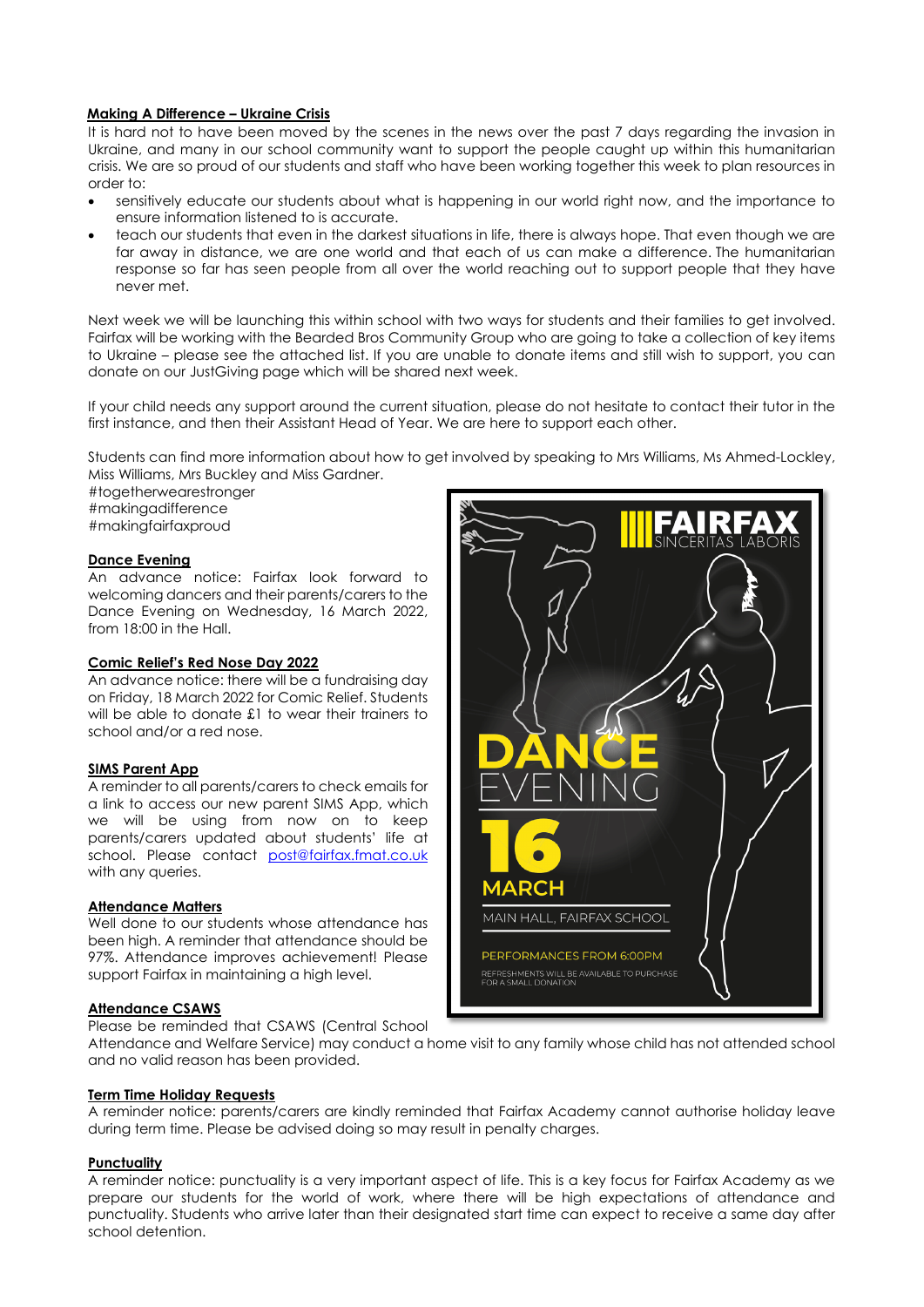# **E-Safety**

Please see the attached E Safety Parent Carer Resource from Childnet International. More information and online resources can be found at: [www.childnet.com/parents-and-carers.](http://www.childnet.com/parents-and-carers)

### **Parent/Carer Calendar – Spring Term 2**

Please see the attached updated parent/carer calendar for your information.

#### **Extra-Curricular Clubs – Spring Term 2**

Please see the attached updated extra-curricular clubs for your information.

#### **Careers Information**

Please be advised that our careers information, advice and guidance section of our website Careers [information for students and parents/carers –](https://www.fairfax.bham.sch.uk/academy-life/careers-programme-information/careers-information-for-students-and-parentscarers/) Fairfax Academy provides starting points for both post 16 and post 18 choices with a variety of resources including videos, general advice and the latest copy of the Labour Market Information Guide: MY WAY into the World of Work.

An advance notice: our third Enrichment Day is on Friday, 25 March 2022 and Year 7 students will be participating in Mathematics and CEIAG activities. Year 7 House Badminton and Table Tennis will also take place on this day, and students who want to represent their House should see their Head of House or Assistant Head of House.

A reminder notice: Year 7 Parents' Evening is on Wednesday, 23 March 2022, 15:45-18:45. Please be advised that Fairfax uses an online booking system for Parents' Evening. Information about how to log on and book appointments will be sent to parents/carers w/b Monday, 14 March 2022. If you have any queries about Parents' Evening please emai[l ff-parentsevening@fairfax.fmat.co.uk.](mailto:ff-parentsevening@fairfax.fmat.co.uk)

An advance notice: our third Enrichment Day is on Friday, 25 March 2022 and Year 8 students will be participating in Business & Computing and Creativity & Design activities. In addition, some students will be on their 'no consequence' reward trip with Mrs Colbourne.

A reminder notice: Year 8 Parents' Evening is on Wednesday, 9 March 2022, 15:45-18:45 in the Hall and Gym. Please be reminded that Fairfax uses an online booking system for Parents' Evening. Information about how to log on and book appointments has been sent to parents/carers this week, and bookings open at 18:00 on Monday, 7 March 2022. If you have any queries about Parents' Evening please email [ff](mailto:ff-parentsevening@fairfax.fmat.co.uk)[parentsevening@fairfax.fmat.co.uk.](mailto:ff-parentsevening@fairfax.fmat.co.uk)

An advance notice: our third Enrichment Day is on Friday, 25 March 2022 and Year 9 students will be participating in either the DofE Bronze Practice Day Walk or Science activities in school.

A reminder notice: Year 10 HPV/MMR vaccinations will take place on Tuesday, 8 March 2022, for students who have already returned their consent form.

An advance notice: our third Enrichment Day is on Friday, 25 March 2022 and Year 10 students will be participating in Humanities activities. In addition, some students will be on their 'no consequence' reward trip with Mr Ravenscroft.

YEAR 7

YEAR 8

YEAR 9

YEAR 1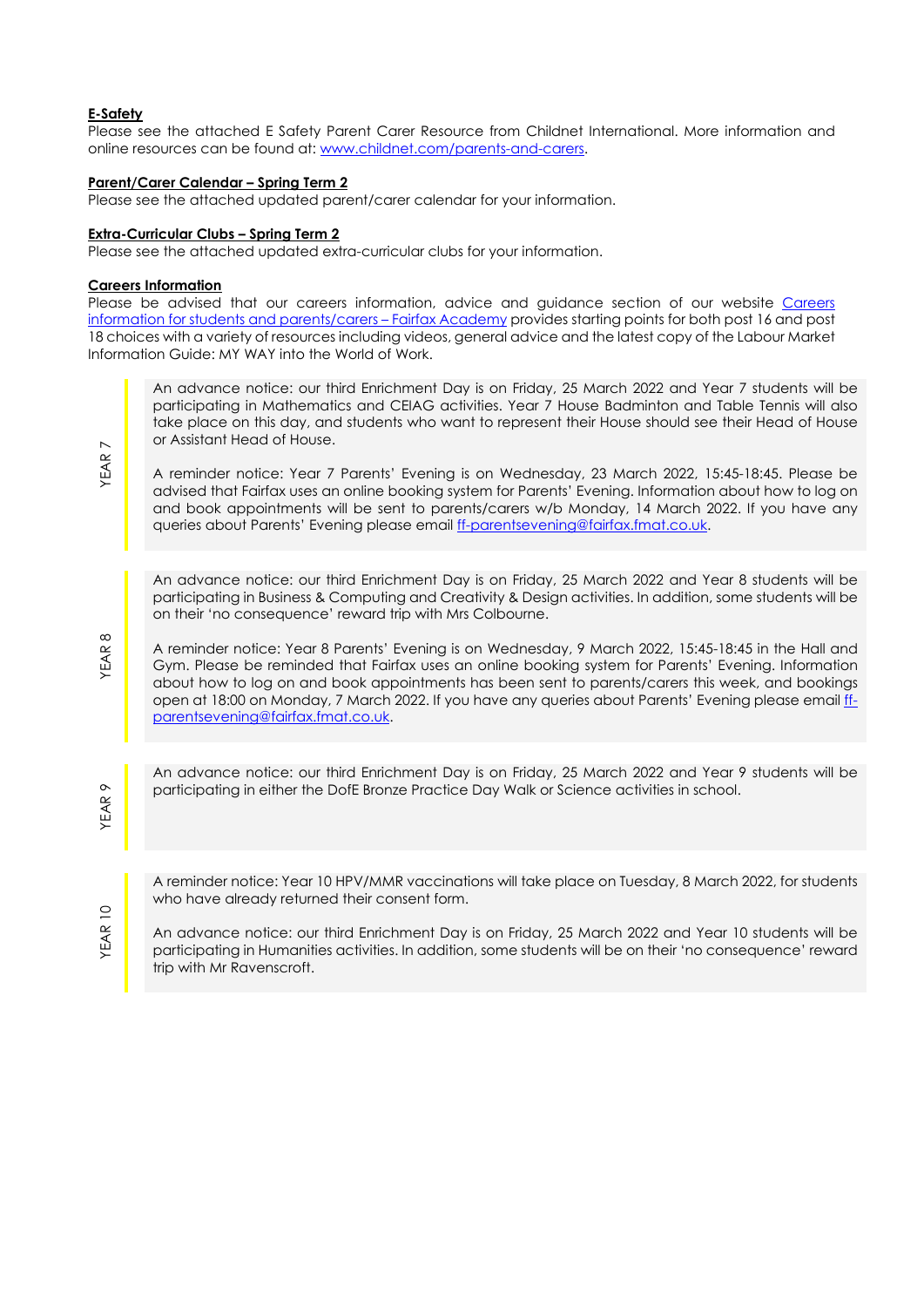A reminder notice: the Year 11 Mock Examination Period commences on Monday, 7 March 2022. All information is available on our website, and students have received a personalised timetable.

An advance notice: our third Enrichment Day is on Friday, 25 March 2022 and Year 11 students will be participating in English Speaking Assessments. Senior House Rugby, Hockey and Football will also take place on this day, and students who want to represent their House should see their Head of House or Assistant Head of House.

A reminder notice: please be reminded that timetable overviews for the Summer 2022 examinations are available on the school website.

A reminder notice: the Year 11 Prom date and venue has now been confirmed as Tuesday, 28 June 2022, 19:00-22:00 at the SnowDome.

An information notice: we are delighted to be working with Unifrog, the online careers platform that we will be using to support our students as we begin the move into the 'Futures Zone', this term. Unifrog was launched on our last Enrichment Day, where students were invited to log onto their account to begin using the tools that will assist them. Students who have not yet logged on, need to do so, and this information can be found on Show My Homework. More information about Unifrog and how it will be used can be found at this link: [PowerPoint Presentation \(fairfax.bham.sch.uk\).](https://www.fairfax.bham.sch.uk/wp-content/uploads/2022/02/Unifrog-KS5-Launch-PDF.pdf)

An advance notice: our third Enrichment Day is on Friday, 25 March 2022 and Year 12 students attend their normal timetabled lessons. Senior House Rugby, Hockey and Football will also take place on this day, and students who want to represent their House should see their Head of House or Assistant Head of House.

A reminder notice: Y12 Work Experience 11-17 June 2022 – students have now received a login for the SIPS Education's business database to search for possible placements and should be actively seeking their work placement for June. Consent forms need to be in by Tuesday, 1 March 2022, and the work placement form is due by Thursday, 31 March. All queries should be directed to WEX@fairfax.fmat.co.uk, and students can speak with Mrs McGuire in the Sixth Form Centre.

An advance notice: our third Enrichment Day is on Friday, 25 March 2022 and Year 13 students attend their normal timetabled lessons. Senior House Rugby, Hockey and Football will also take place on this day, and students who want to represent their House should see their Head of House or Assistant Head of House.

A reminder notice: please be reminded that timetable overviews for the Summer 2022 examinations are available on the school website.

A reminder notice: the Year 13 Prom date and venue has now been confirmed as Tuesday, 28 June 2022, 19:30-22:30 at Moxhull Hall.